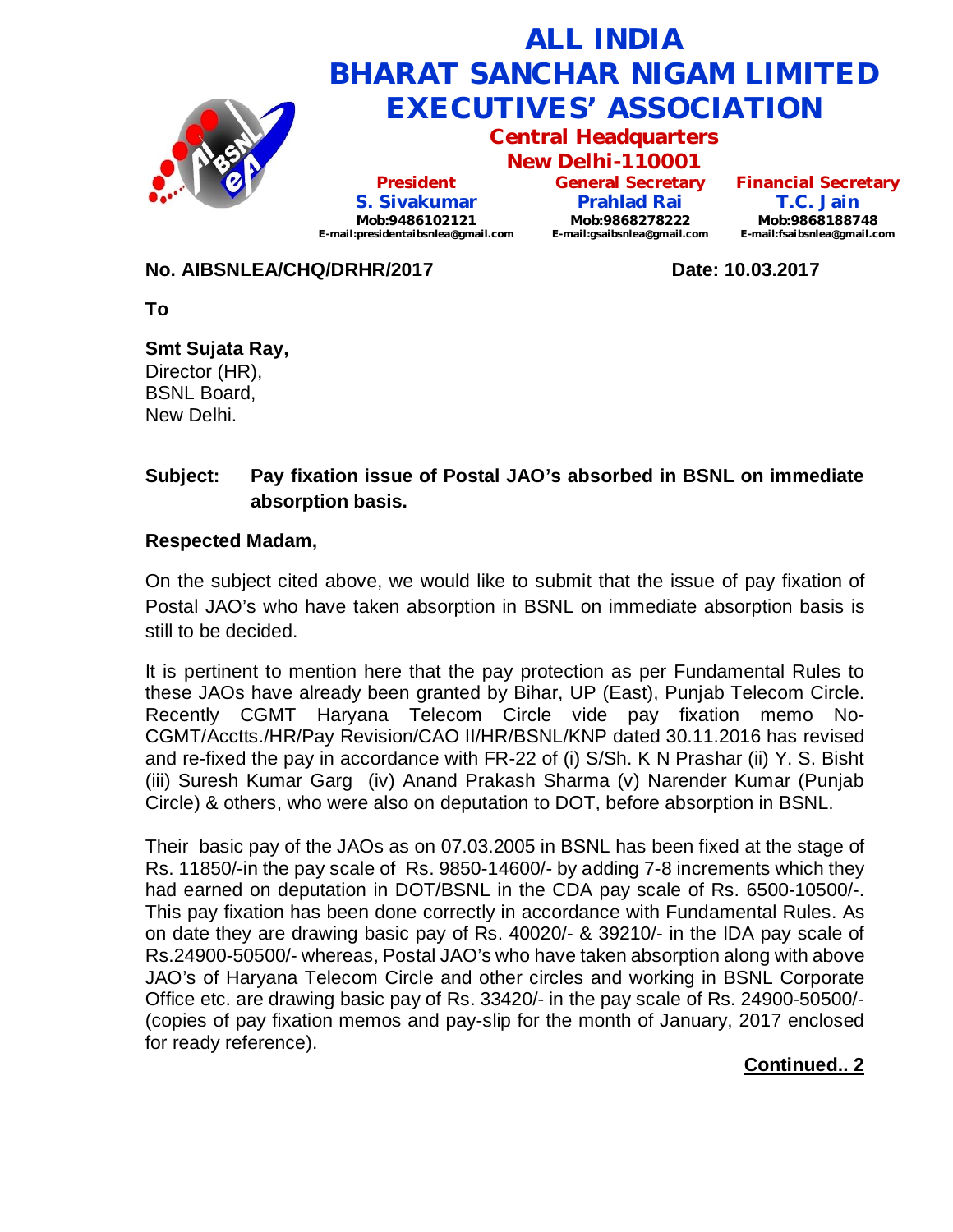: Page – 2 :

It may also be seen that absorbed Postal JAO's who are working in Haryana, Punjab, UP (East) and Bihar Circles are getting more pay than those who are working in BSNL Corporate Office (copy of the pay-slip of Sh. Dinesh Kumar AO BSNLCO enclosed as ready reference) whereas, all the JAOs including the Postal JAOs were absorbed in BSNL on the same terms and conditions.

We would, therefore, request that the pay fixation of all the erstwhile Postal JAO's who have taken absorption in BSNL on immediate absorption basis in accordance with DOPT OM No-28016/5/85-Estt.(C) dated 31.01.1986, should be fixed as per GIO (10) of FR-22 of Fundamental Rules, as has been done by Haryana Telecom Circle and other circle.

A list of representations received in this regard is attached as Annexure to this letter.

With kind regards,

Yours Sincerely, -sd- **(Prahlad Rai) General Secretary**